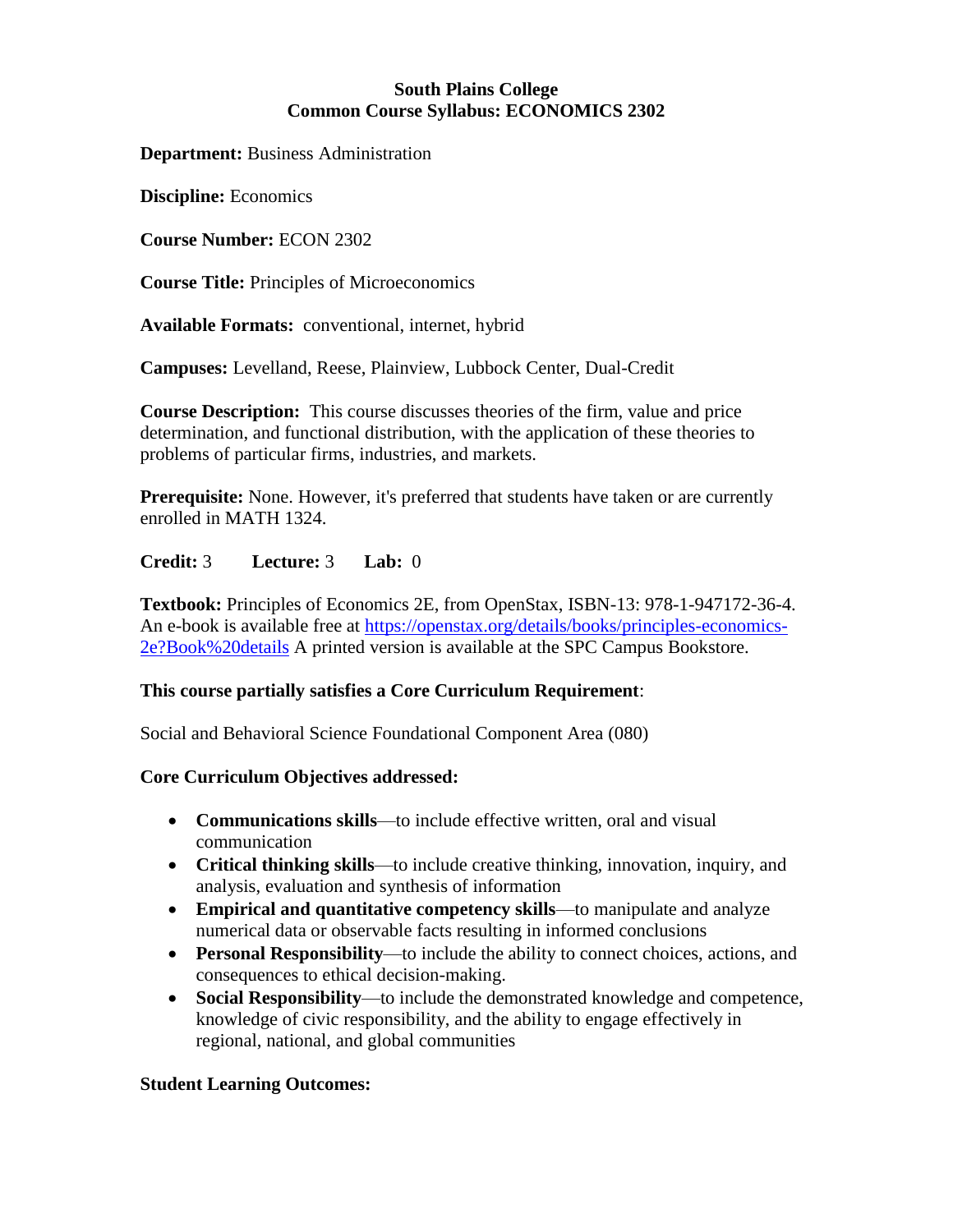- 1. Explain the role of scarcity, specialization, opportunity cost and cost/benefit analysis in economic decision-making.
- 2. Identify the determinants of supply and demand; demonstrate the impact of shifts in both market supply and demand curves on equilibrium price and output.
- 3. Summarize the Law of Diminishing Marginal Utility; describe the process of utility maximization.
- 4. Calculate supply and demand elasticities, identify the determinants of price elasticity of demand and supply, and demonstrate the relationship between elasticity and total revenue.
- 5. Describe the production function and the Law of Diminishing Marginal Productivity; calculate and graph short-run and long-run costs of production.
- 6. Identify the four market structures by characteristics; calculate and graph the profit-maximizing price and quantity in the output markets by the use of marginal analysis.
- 7. Determine the profit-maximizing price and quantity of resources in factor markets under perfect and imperfect competition by use of marginal analysis.
- 8. Describe governmental efforts to address market failures such as monopoly power, externalities, and public goods.
- 9. Identify the benefits of free trade using the concept of comparative advantage.
- 10. Address issues, policies, public opinions, expectations, environmental, and cultural changes that affect industry, society, choices, and the current economic state.

**Student Learning Outcomes Assessment:** This will vary and is geared towards TaskStream and SACSCOC. This course will be assessed on an annual basis.

**Course Evaluation:** See the instructor's course information sheet for specific items used in evaluating student performance.

**Attendance Policy:** Students are expected to attend all classes in order to be successful in a course. The student may be administratively withdrawn from the course when absences become excessive as defined in the course syllabus.

When an unavoidable reason for class absence arises, such as illness, an official trip authorized by the college or an official activity, the instructor may permit the student to make up work missed. It is the student's responsibility to complete work missed within a reasonable period of time as determined by the instructor. Students are officially enrolled in all courses for which they pay tuition and fees at the time of registration. Should a student, for any reason, delay in reporting to a class after official enrollment, absences will be attributed to the student from the first-class meeting.

Students who enroll in a course but have "Never Attended" by the official census date, as reported by the faculty member, will be administratively dropped by the Office of Admissions and Records. A student who does not meet the attendance requirements of a class as stated in the course syllabus and does not officially withdraw from that course by the official census date of the semester may be administratively withdrawn from that course and receive a grade of "X" or "F" as determined by the instructor. Instructors are responsible for clearly stating their administrative drop policy in the course syllabus, and it is the student's responsibility to be aware of that policy.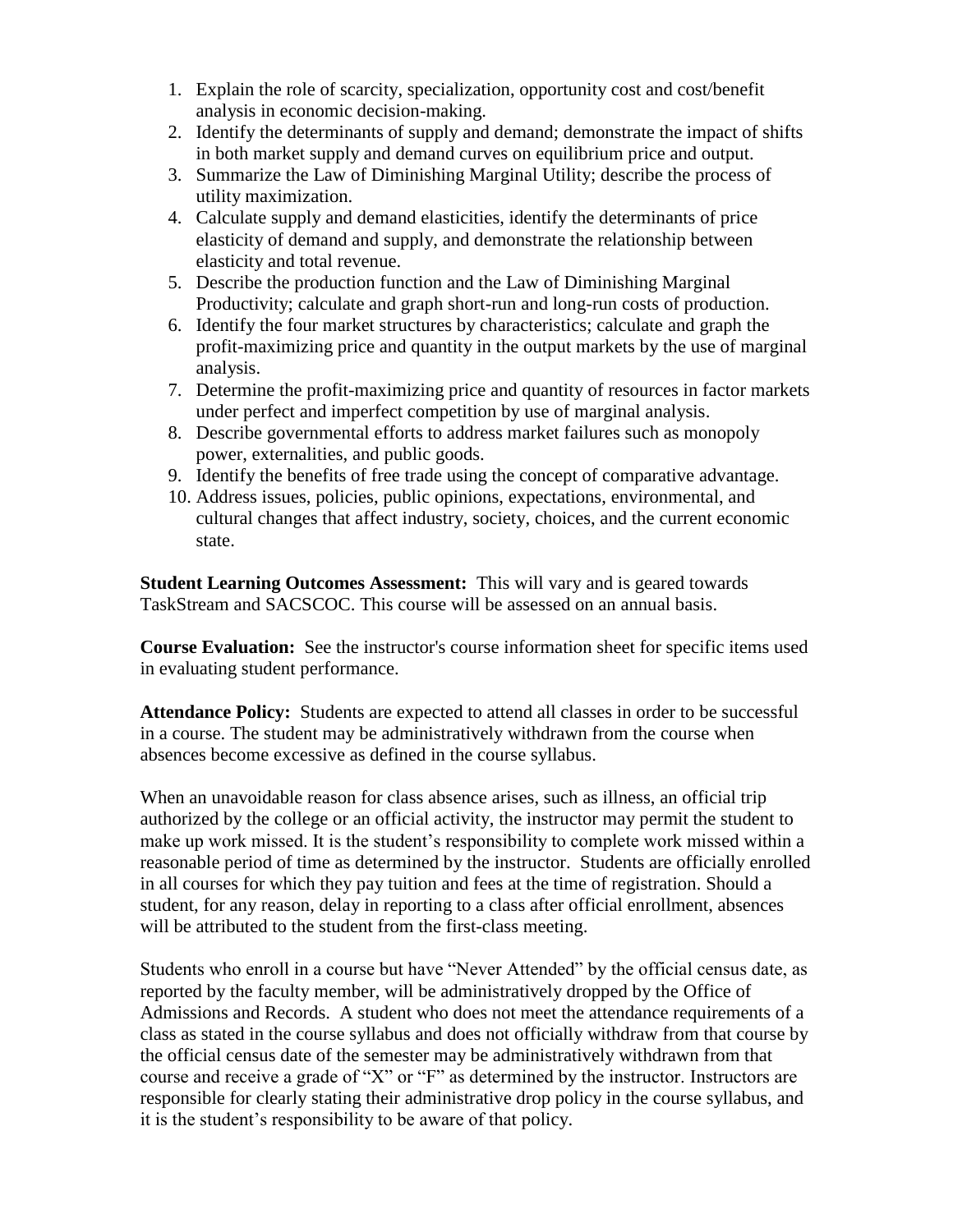It is the student's responsibility to verify administrative drops for excessive absences through MySPC using his or her student online account. If it is determined that a student is awarded financial aid for a class or classes in which the student never attended or participated, the financial aid award will be adjusted in accordance with the classes in which the student did attend/participate and the student will owe any balance resulting from the adjustment.

**Plagiarism and Cheating:** Students are expected to do their own work on all projects, quizzes, assignments, examinations, and papers. Failure to comply with this policy will result in an F for the assignment and can result in an F for the course if circumstances warrant.

Plagiarism violations include, but are not limited to, the following:

- 1. Turning in a paper that has been purchased, borrowed, or downloaded from another student, an online term paper site, or a mail-order term paper mill;
- 2. Cutting and pasting together information from books, articles, other papers, or online sites without providing proper documentation;
- 3. Using direct quotations (three or more words) from a source without showing them to be direct quotations and citing them; or
- 4. Missing in-text citations.

Cheating violations include, but are not limited to, the following:

- 1. Obtaining an examination by stealing or collusion;
- 2. Discovering the content of an examination before it is given;
- 3. Using an unauthorized source of information (notes, textbook, text messaging, internet, apps) during an examination, quiz, or homework assignment;
- 4. Entering an office or building to obtain an unfair advantage;
- 5. Taking an examination for another;
- 6. Altering grade records;
- 7. Copying another's work during an examination or on a homework assignment;
- 8. Rewriting another student's work in Peer Editing so that the writing is no longer the original student's;
- 9. Taking pictures of a test, test answers, or someone else's paper.

**Student Code of Conduct Policy:** Any successful learning experience requires mutual respect on the part of the student and the instructor. Neither instructor nor student should be subject to others' behavior that is rude, disruptive, intimidating, aggressive, or demeaning**.** Student conduct that disrupts the learning process or is deemed disrespectful or threatening shall not be tolerated and may lead to disciplinary action and/or removal from class.

**Diversity Statement:** In this class, the teacher will establish and support an environment that values and nurtures individual and group differences and encourages engagement and interaction. Understanding and respecting multiple experiences and perspectives will serve to challenge and stimulate all of us to learn about others, about the larger world and about ourselves. By promoting diversity and intellectual exchange, we will not only mirror society as it is but also model society as it should and can be.

**Disability Statement:** Students with disabilities, including but not limited to physical, psychiatric, or learning disabilities, who wish to request accommodations in this class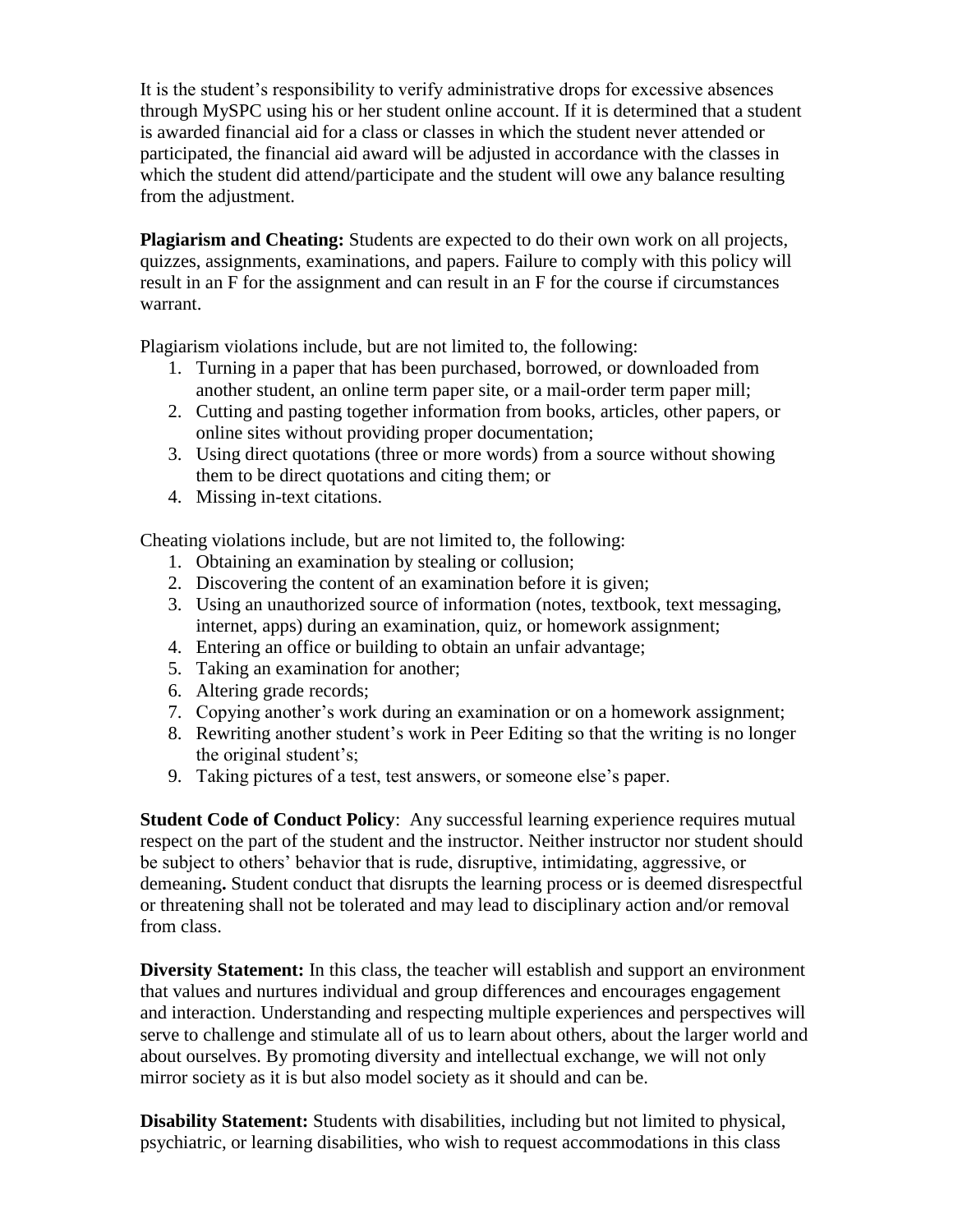should notify the Disability Services Office early in the semester so that the appropriate arrangements may be made. In accordance with federal law, a student requesting accommodations must provide acceptable documentation of his/her disability to the Disability Services Office. For more information, call or visit the Disability Services Office at Levelland (Student Health & Wellness Office) 806-716-2577, Reese Center (Building 8) 806-716-4675, or Plainview Center (Main Office) 806-716-4302 or 806- 296-9611.

**Nondiscrimination Policy:** South Plains College does not discriminate on the basis of race, color, national origin, sex, disability or age in its programs and activities. The following person has been designated to handle inquiries regarding the nondiscrimination policies: Vice President for Student Affairs, South Plains College, 1401 College Avenue, Box 5, Levelland, TX 79336. Phone number 806-716-2360.

**Title IX Pregnancy Accommodations Statement** If you are pregnant, or have given birth within six months, Under Title IX you have a right to reasonable accommodations to help continue your education. To [activate](http://www.southplainscollege.edu/employees/manualshandbooks/facultyhandbook/sec4.php) accommodations you must submit a Title IX pregnancy accommodations request, along with specific medical documentation, to the Director of Health and Wellness. Once approved, a notification will be sent to the student and instructors. It is the student's responsibility to work with the instructor to arrange accommodations. Contact the Director of Health and Wellness at 806-716-2362 or [email](http://www.southplainscollege.edu/employees/manualshandbooks/facultyhandbook/sec4.php) [cgilster@southplainscollege.edu](mailto:cgilster@southplainscollege.edu) for assistance.

**Campus Concealed Carry**: Texas Senate Bill - 11 (Government Code 411.2031, et al.) authorizes the carrying of a concealed handgun in South Plains College buildings only by persons who have been issued and are in possession of a Texas License to Carry a Handgun. Qualified law enforcement officers or those who are otherwise authorized to carry a concealed handgun in the State of Texas are also permitted to do so. Pursuant to Penal Code (PC) 46.035 and South Plains College policy, license holders may not carry a concealed handgun in restricted locations. For a list of locations and Frequently Asked Questions, please refer to the Campus Carry page

at <http://www.southplainscollege.edu/campuscarry.php>

Pursuant to PC 46.035, the open carrying of handguns is prohibited on all South Plains College campuses. Report violations to the College Police Department at 806-716-2396 or 9-1-1.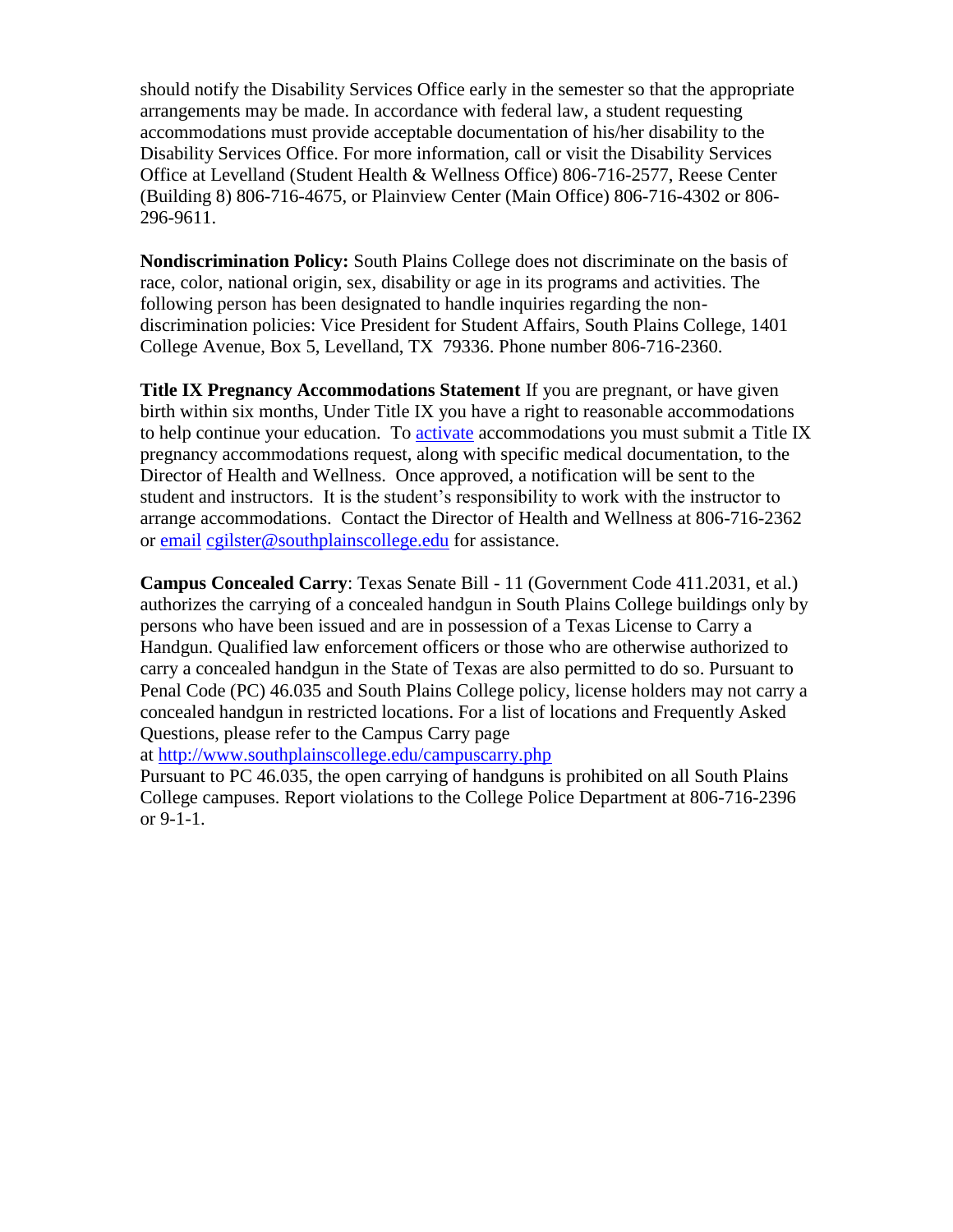# **ECONOMICS 2302 PRINCIPLES OF MICROECONOMICS Specific Course Information for Common Course Syllabus SPRING 2020**

# **I. Instructor**

- **A.** C. Dale Robison, B.S., M.S.
- **B.** Contact Information: Tel: 806-716-4678
- **C.** Email: [drobison@southplainscollege.edu](mailto:drobison@southplainscollege.edu)
- **D.** Office Location: Reese Campus, Building 2, Room 222
- **E.** Office Hours: Monday (Reese, Bldg 2, Rm 222): 12:15-1:00pm, 2:15-3:15pm Tuesday (Lubbock Center, Rm 120I): 9:00-9:30am Tuesday (Reese, Bldg 2, Rm 222): 2:15-3:00pm Wednesday (Reese, Bldg 2, Rm 222): 12:15-1:00pm, 2:15-3:00pm Thursday (Lubbock Center, Rm 120I): 9:00-9:30am Friday (Lubbock Center, Rm 128): 8:00-11:00am

## **II. Course Materials**

Good news: your textbook for this class is available for free online! If you prefer, you can also get a print version at a very low cost.

Your book is available in web view and PDF for free. You can also purchase on iBooks for \$6.99 or get a print version, if you prefer, via the campus bookstore or from seller OpenStax on Amazon.com.

You can use whichever formats you want. Web view is recommended -- the responsive design works seamlessly on any device.

Principles of Economics (second edition) from OpenStax, ISBN 1947172360 or ISBN-13: 978-1-947172-36-4 www.openstax.org/details/principles-economics

#### **III. Course Grade Determination:**

**A.** Course activities will carry the following point totals:

| Attendance                 | 100 |
|----------------------------|-----|
| 3 Exams at 100 points each | 300 |
| <b>Total Points</b>        | 400 |

Exams will be a combination of multiple choice, true and false, and short answer questions. Make-up exams will be given only for legitimate reasons made known to me *before* the day of the exam. If you miss an exam for a legitimate reason made known to me before the exam, you will have 7 calendar days to make up the exam without penalties. If you retake the exam between 8 and 14 days from the regular exam date, you will automatically lose 50 points. After 14 days, you will not be allowed to make up the exam. Students *will not be allowed* to "re-take" any exam.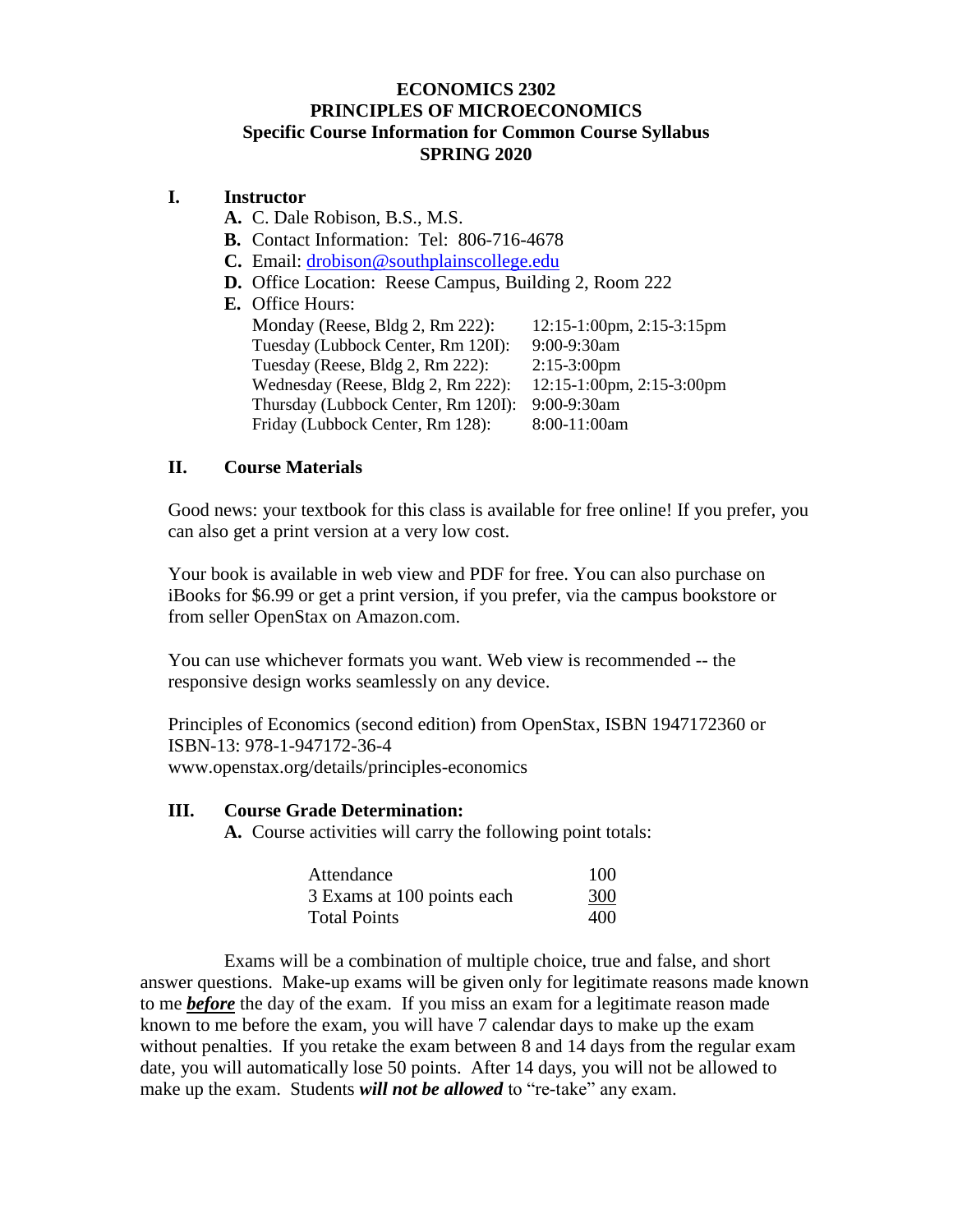### **Grade Determination:**

 $A = 358$  points or more  $B = 318$  to 357.9 points  $C = 278$  to 317.9 points  $D = 238$  to 277.9 points  $F = 237.9$  points or less

#### **IV. Class Expectations**

Read the material and complete any assignments prior to class to the best of your ability.

## **V. Course Description**

This course discusses theories of the firm, value and price determination, and functional distribution with the application of these theories to problems of particular firms, industries and markets.

# **VI. Course Objectives:**

Upon successful completion of this course, each student will demonstrate, by examination, a satisfactory (minimum 70% accuracy) working knowledge of the following microeconomic principles and theories: Numerous terms necessary for concept attainment and understanding; opportunity cost and the production possibilities curve; the economic problem; market demand and supply; demand/supply curve shifters; price elasticity determinants of demand and supply; marginal and total utility; law of diminishing returns; in-depth production costs/returns content; perfectly competitive markets with comparison to a monopolistic firm; determinants of the demand/supply for labor; the effects and determinants of microeconomic policy issues and regulation.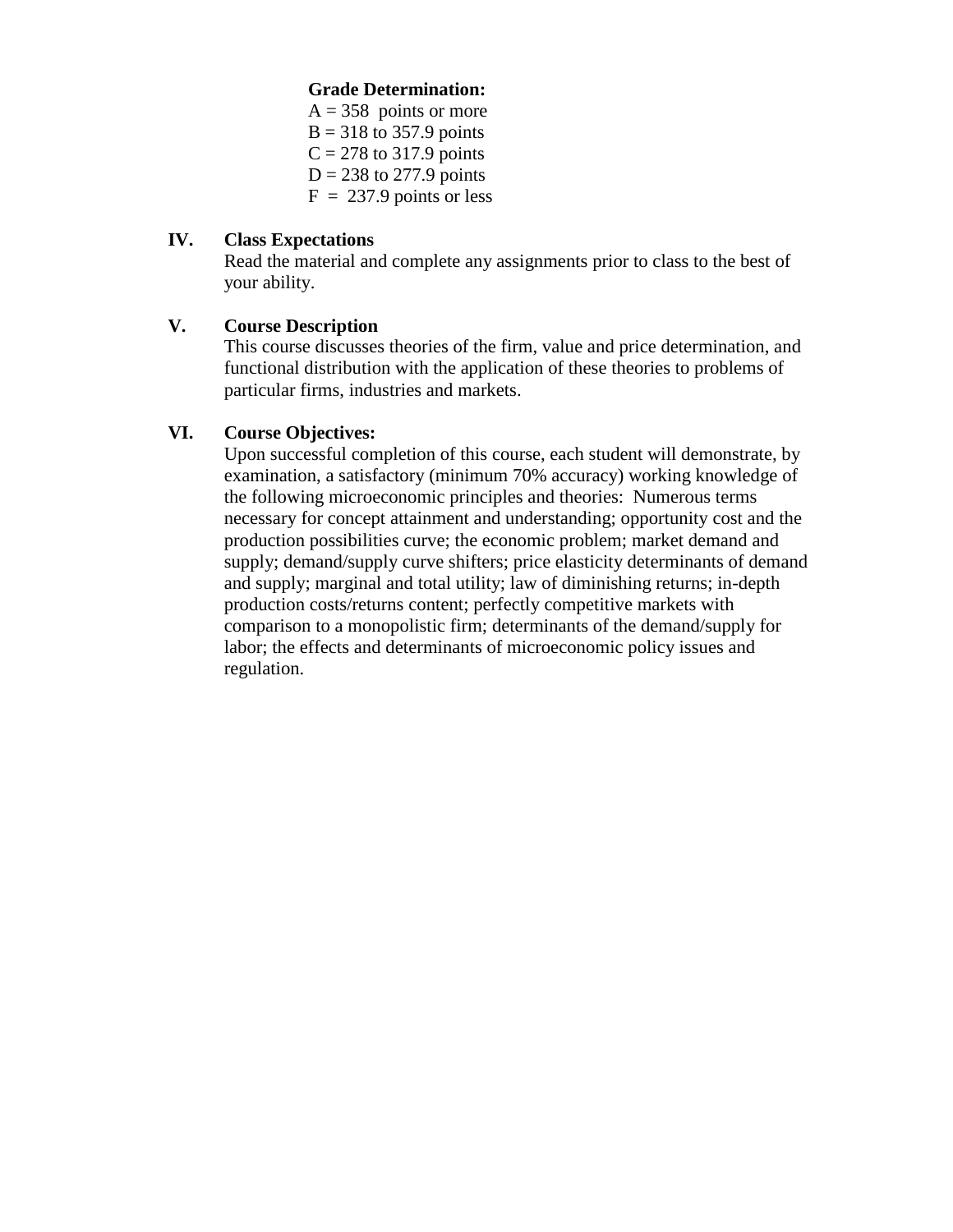## **ECONOMICS 2302 PRINCIPLES OF MICROECONOMICS Course Schedule SPRING 2020**

| Week              | Content                                                | Chapter                  |
|-------------------|--------------------------------------------------------|--------------------------|
| WEEK 1            | Introduction                                           | Discussion               |
| WEEK <sub>2</sub> | Terminology                                            | Chapter 1                |
| WEEK <sub>3</sub> | Theories, Concepts, Problems                           | Chapter 2                |
| WEEK4             | Market Demand and Supply                               | Chapter 3                |
| WEEK <sub>5</sub> | Market Equilibrium and<br>Changes in Demand and Supply | Chapter 4                |
| WEEK 6            | <b>FIRST EXAM</b>                                      |                          |
| WEEK 7            | Price Elasticity of Demand & Supply                    | Chapter 5                |
| WEEK 8            | <b>Consumer Choice Theory</b>                          | Chapter 6                |
| WEEK 9            | <b>Production Costs</b>                                | Chapter 7                |
| WEEK 10           | Perfect Competition                                    | Chapter 8                |
| WEEK 11           | <b>SECOND EXAM</b>                                     |                          |
| WEEK 12           | Monopoly                                               | Chapter 9                |
| WEEK 13           | <b>Monopolistic Competition</b>                        | Chapter 10               |
| WEEK 14           | Oligopoly                                              | Chapter 10               |
| WEEK 15           | "Microeconomic Public Issue Discussion"                | <b>Selected Readings</b> |
| December 9-12     | <b>THIRD EXAM</b>                                      |                          |

*January 20th, Martin Luther King Day March 16-20, Spring Break April 13th, Easter Break*

*COURSE SCHEDULE IS SUBJECT TO CHANGE AT THE INSTRUCTOR'S DISCRETION*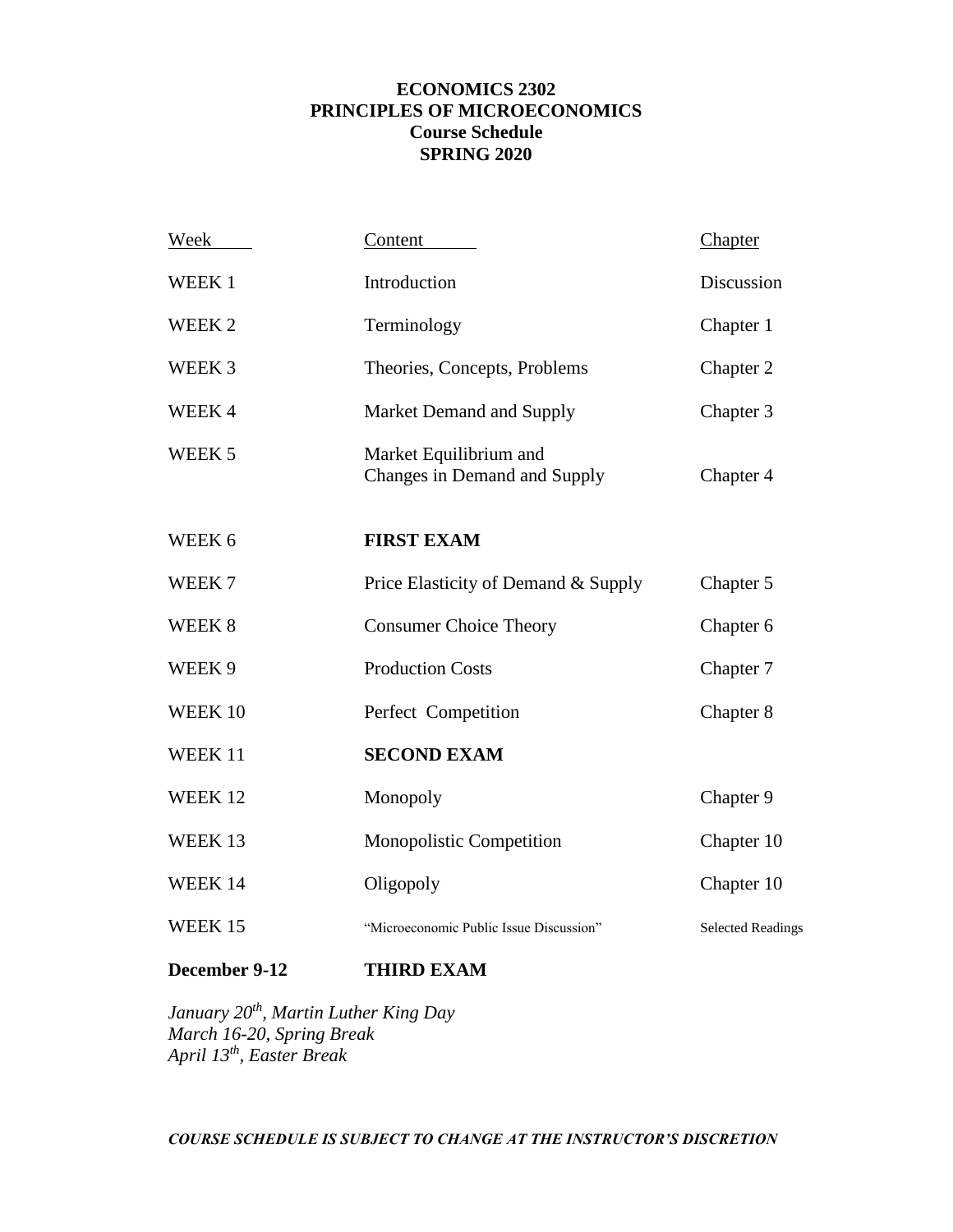#### **SOUTH PLAINS COLLEGE & CLASS POLICIES**

(Issued by the Office of Vice President for Academic Affairs)

#### **Attendance, drops and withdrawals, and academic integrity:**

**Drops and Withdrawals:** From the SPC College Catalog page 21, "Any student withdrawing from all classes on the Levelland Campus must report in person to the Advising Center in the Student Services Building for a withdrawal form. Instructions for obtaining a clearance from some departments of the college will be given at this time. Students who wish to drop a course or withdraw from classes at the SPC Reese Center must report, in person, to the Advising Center at the SPC Reese Center building 8 for a withdrawal form. Students at the Byron Martin Advanced Technology Center should contact the advisor at the center for the withdrawal from. Students at the Plainview Extension Center must contact the Counseling Office in person for a withdrawal form.

Students who stop attending a class should go through the procedure for dropping a course; otherwise they may be administratively withdrawn for lack of attendance and their record will show an "X" or "F" instead of a "W." Failure to follow college policy by withdrawing according to this procedure will be reflected on a student's transcript by the presence of "X" or "F" marks, as determined by the instructor. It is the student's responsibility to verify administrative drops for excessive absences through his or her student online account with Campus Connect.

A mark of "W" will be given for student-initiated drops or withdrawals that occur prior to and through "The Last Day to Drop" as indicated in the online academic calendar.

A student who quits attending class and is administratively withdrawn from class will receive a grade of "X" or "F" as determined by the instructor through "The Last Day" to Drop" as indicated in the online academic calendar.

A student administratively dropped by the instructor may be reinstated, with the approval of the appropriate instructor. A student must initiate a request for reinstatement within seven (7) calendar days of the official date of drop by personally contacting the course instructor."

#### **Dropping the course**

 YOU must drop this course at the SPC registrar's Office (there is **no on-line drop system** so on-line students must take care of this in person at the registrar's office). This is an official procedure which is described in the SPC Catalog. No one but YOU can initiate the drop and it must conform to the procedure for dropping a course. Failure to initiate and finalize the drop procedure will result in an F grade on your transcript. The drop cannot be made retroactive. The drop date can be found on the SPC calendar.

#### **Dropping an on-line class: You must contact Andrew Ruiz, Registrar (806-716- 2371)**

**option 1:** if the student is in Lubbock or Levelland they will need to go to the admissions office (Levelland or Reese Campus) to drop the class. **option 2:** if the student does **not** live in Lubbock or Levelland they should contact the Registrar's Office (806-716-2371) for further instructions.